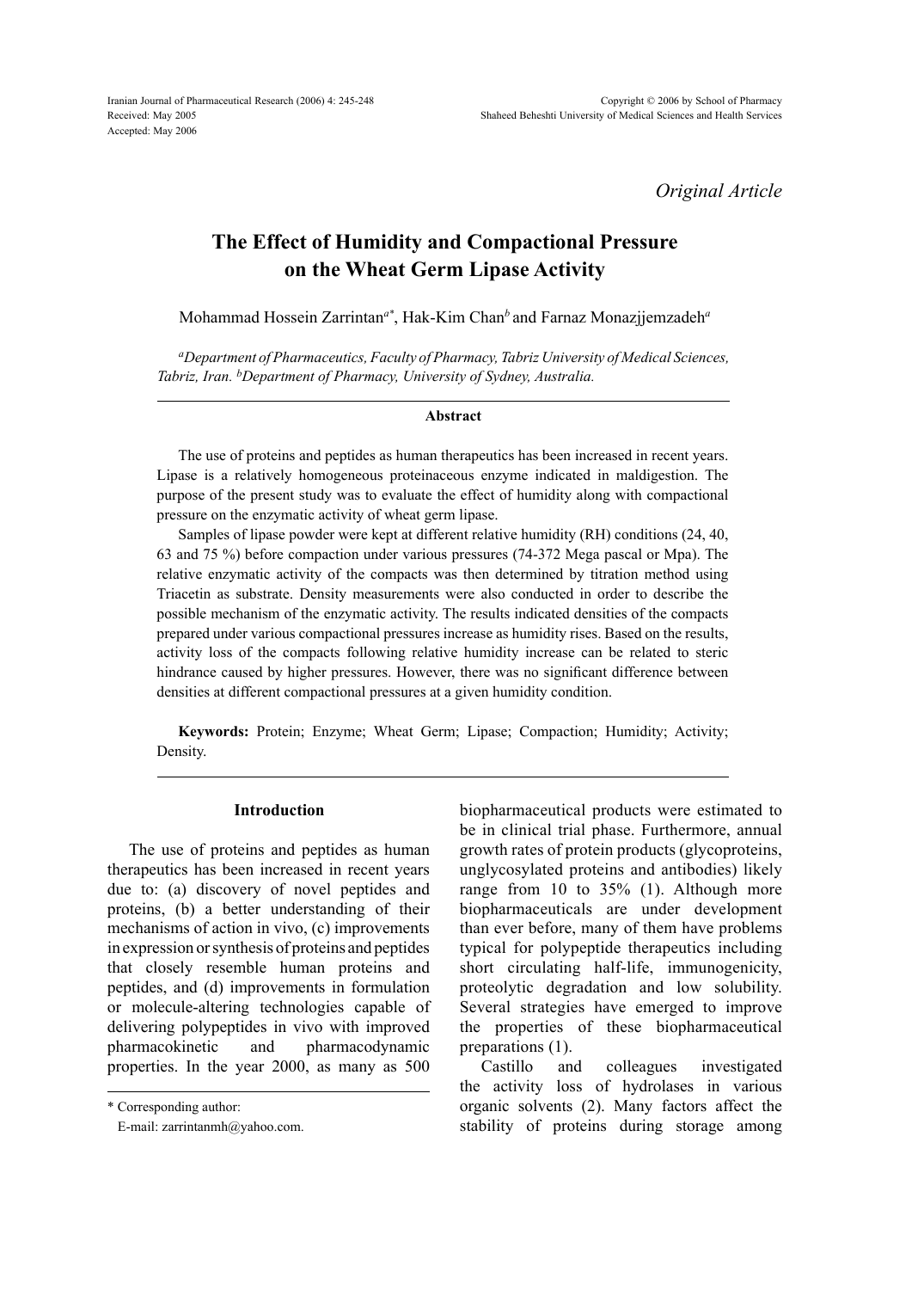which moisture and temperature are critical. Instabilities of protein pharmaceuticals, like other pharmaceutical products, are detected after prolonged storage under ordinary conditions. Therefore, in order to estimate a protein product shelf-life, formulations are exposed to elevated temperatures and/or humidity, which accelerate their instability. Many reports cited the impact of temperature and moisture on the protection of biopharmaceuticals from denaturation under thermal stress arising from drying methods (3). In 1993, Shah and Ludescher (?) concluded water is important for maintaining conformation stability and biological activity of proteins. Thus, a water layer surrounding proteins maintains folded conformations through Van der Waals' interactions, salt bridges and hydrogen bonds. Their results suggested that water acts as a plasticizer and thus the molecular mobility increases. Hence, the protein dynamically changes from a glassy, solid state to the rubbery and then liquid form (3).

Lipase is a relatively homogeneous proteinaceous enzyme indicated in maldigestion. This enzyme hydrolyses dietary triglycerides at the alpha position resulting in fatty acid formation (4). Lipase is supplied as tablets with or without other enzymes (5). Teng and Groves reported loss of urease activity and some other biologically active proteins due to compaction pressure (6). Thermal energy produced during compaction process may also affect protein activity (7). There are some other factors involved that already studied by other researchers (8, 9).

We have previously shown that compaction pressure account for loss of lipase activity to some 30%. The density did not exceed a limiting value of approximately  $1.2$  g cm<sup>-3</sup>, irrespective of the applied pressure. An approximately

linear relationship was seen between the relative biological activity loss and density, indicating that the observed loss of biological activity was unlikely due to applied thermal energy but mainly because of steric hindrance for molecules (10).

The purpose of this study was to evaluate the effect of humidity together with compaction pressure on the activity of wheat germ lipase.

## **Experimental**

## **Materials**

Wheat germ lipase (Cat. No. L 3001), Triacetin, Tris base, Thymolphthalein indicator and Sodium hydroxide 0.05N were obtained from Sigma. Monobasic Potassium Phosphate was supplied by Fisher.

## **Methods**

# *1. Lipase compaction*

A hundred mg of lipase powder previously stored over a desiccator of known equilibrated relative humidity was placed in a non-lubricated stainless steel punch and die set and compacted at the compressional pressures at the ranges of 74-370 Mpa as our previous report (10). Weight and diameter of tablets produced were determined immediately after ejection. Tablets were stored in a closed container until activity measurement.

# *2. Activity measurement*

Enzymatic activity was measured as described elsewhere (10). Briefly, Lipase activity was analyzed by measuring the rate of hydrolysis of a standard Triglyceride, i.e. Triacetin and titration of resulting fatty acid with alkali.

Table 1. Mean densities (gr/cm<sup>3</sup>) from three measurements for Lipase powder stored at relative humidity (24-75% RH) and compacted with compactional pressure of 74-372 Mpa.

| Mean compaction<br>pressure (Mpa) | Density of compacts $\rm (gr/cm^3)$ |        |        |        |
|-----------------------------------|-------------------------------------|--------|--------|--------|
|                                   | 24% RH                              | 40% RH | 63% RH | 75% RH |
| 74.4                              | 1.131                               | 1.225  | 1.245  | 1.299  |
| 111.6                             | 1.226                               | 1.224  | 1.346  | 1.350  |
| 223.3                             | 1.254                               | 1.295  | 1.333  | 1.360  |
| 372.2                             | 1.290                               | 1.302  | 1.340  | 1.360  |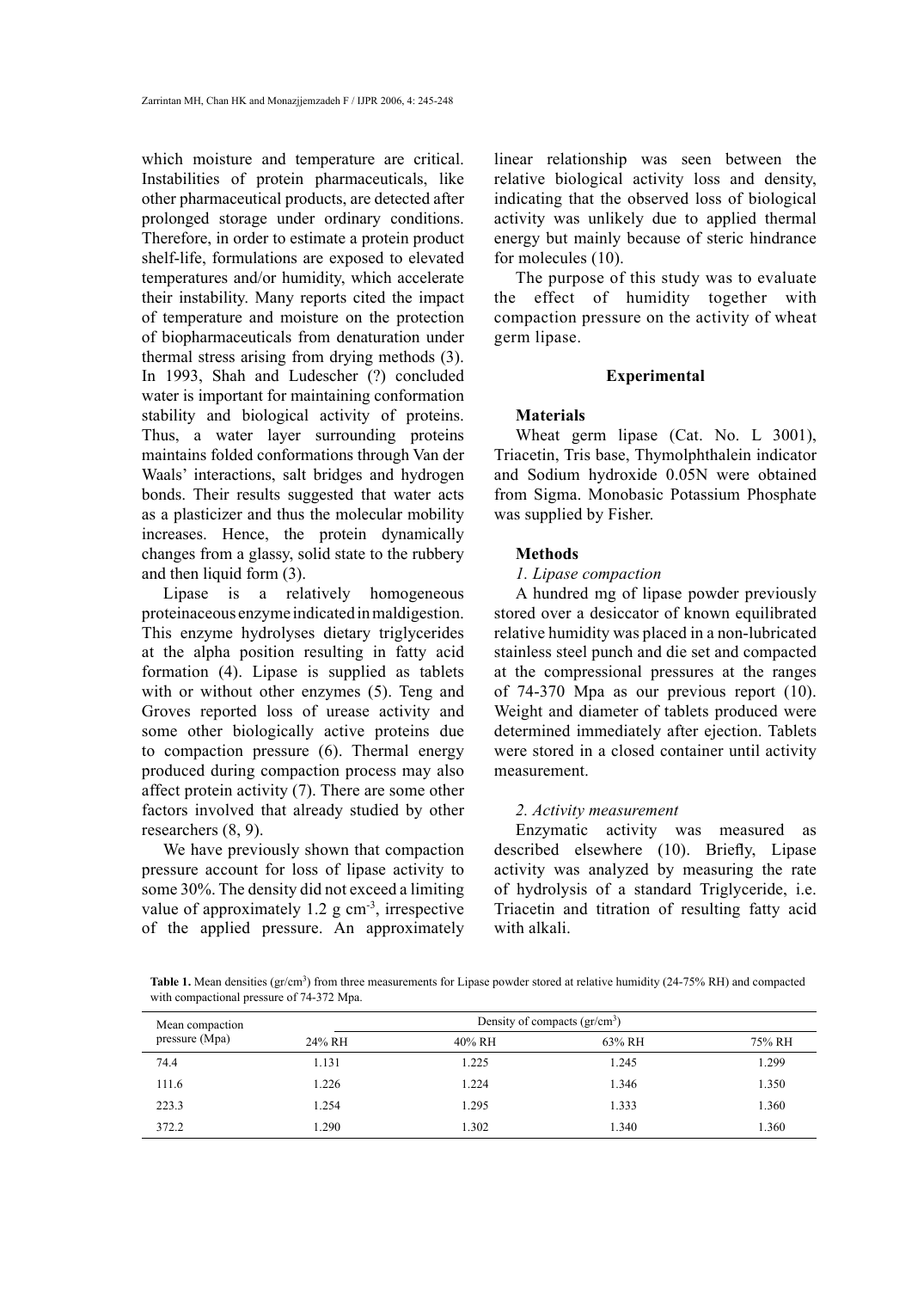

Figure 1. Results of relative activity of lipase compacts (Compact /powder) \* 100, obtained from the compaction of lipase powder kept at different relative humidity (n=3)

## **Results and Discussion**

Densities were determined using diameter and weight of the prepared tablets. Average densities (triplicate data) for compacts of lipase samples kept at different relative humidity and produced under various pressures are shown in Table 1.

As shown in Table 1, with almost every compaction pressure, density increases as relative humidity rises. At compaction pressure of 74.4 Mpa for 24 and 75% RH, compact densities of 1.131 and 1.299  $g/cm<sup>3</sup>$  were obtained, respectively. Porosity decrease in compacts due to high humidity that reduce interparticular distance may explain this effect as previous reported (11). However, it was evident that compact density for the relative humidity of 75% was higher in every pressure and denser compacts were produced either in higher pressures or relative humidity. This finding is in agreement with others (6).

Relative lipase activity of compacts (activity of compact/activity of powder  $\times$  100), made from samples of lipase powder kept at different relative humidity, versus compact densities are observed in Figure1.

As shown in Figure 1, lipase activity in compacts appears to be humidity dependent, the higher the humidity the lower the lipase activity at all pressures. Others (12, 13) also reported that with proteins, storage humidity prior to compaction would highly affect the compact behavior. However, there was no significant difference between densities at different compaction pressures in a given humidity.

As shown in Figure 2, relative lipase activity



**Figure 2.** Effect of compaction pressure on Lipase activity at different relative humidity

is associated with humidity and compaction pressure. Concomitant effects of the two factors are not easy to explain. Nevertheless, a compact with desirable lipase activity could be prepared using certain pressures and humidity.

## **Acknowledgment**

The authors acknowledge Tabriz University of Medical Sciences for the grant and Sydney Department of Pharmacy for providing facilities to this work.

## **References**

- (1) Roberts MJ, Bentley MD and Harris JM. Chemistry for peptide and protein PEGylation. *Adv. Drug Delivery Rev*. (2002) 54: 459-476
- (2) Niedzwiedz-Siegien R, Bogatek-Leszczynska D, Cˆome and Corbineau F. Effects of drying rate on dehydration sensitivity of excised wheat seedling shoots as related to sucrose metabolism and antioxidant enzyme activities. *Plant Science* (2004) 167: 879-888
- Elkordy AA, Forbes RT and Barry BW. Stability of (3) crystallized and spray-dried lysozyme. *Int. J. Pharm.*  (2004) 278: 209-219
- Shah NK, Ludescher RD. Influence of hydration on the (4) internal dynamics of hen egg white lysozyme in the dry state, Photochem Photobiol. 1993 Aug; 58(2): 169-74
- Tolman KG.Gastrointestinal and liver drugs, In: Gennaro (5) AR. *Remington: the Science and Practice of Pharmacy*. 19th Ed. Mack Publishing Company, Pennsylvania (1995) pp: 895
- *Physician's Desk Reference*. (6) 58<sup>th</sup> ed, Thomson PDR, Montrale (2004) pp:596
- (7) Teng CL and Groves MJ. The effect of compactional pressure on urease activity. *Pharm. Res*. (1988) 5: 776-80
- Chan HK, Clark A, Gonda I, Mumenthaler M and (8) Hsu C. Spray dried powders and powder blends of recombinant human deoxyribonuclease (rhDNase) for